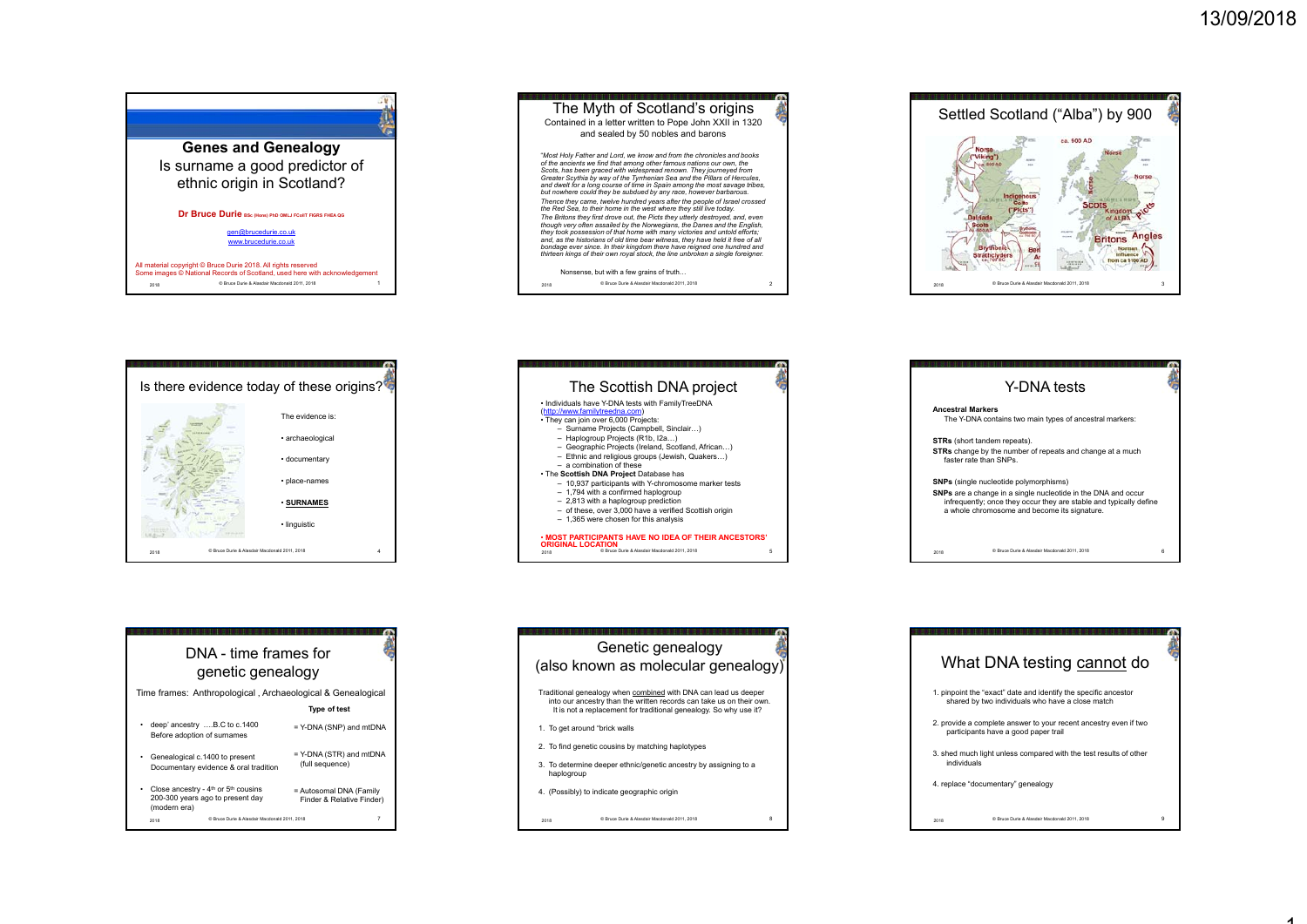

#### 11. track deep ancestral migration

© Bruce Durie & Alasdair Macdonald 2011, 2018 2018 <sup>10</sup>



|    | loraxdu-Purat            | 100.5<br>Quaust                   | りか | <u>Alexando Inaedona</u>                                                | tain Suvant                   | hundar                                 |
|----|--------------------------|-----------------------------------|----|-------------------------------------------------------------------------|-------------------------------|----------------------------------------|
|    | raitir cti)              | Old. J                            |    | maggie Dunku.<br>Bussmaku                                               |                               |                                        |
|    |                          | <b>KYTRACT</b>                    |    | 32272, under the 320. Sect. of 17 and 18 Viet. Oap. 80.                 |                               |                                        |
|    | <b>Subject Service</b>   | minus Van Tex                     | 4n | on, Automo, call Rach or Fishert L. & Rallas<br><b>Moon Fair of the</b> | Martin Chinese                |                                        |
| 3ź | <b>Disco Bacha</b><br>mu | 100<br>(Wenist<br>Presid          | a, |                                                                         | (Fax)<br><b>Constitutions</b> | Bitmed<br><b><i>Fighter</i></b><br>is. |
|    | Of flowKingth            | $K, \alpha, \alpha, \beta, \beta$ |    | Banda Mauret<br>Denis di el Bacando                                     |                               | <b>DRI Cand</b>                        |



#### DNA and genealogy

• All males can trace their Y-DNA lineage back to a Y-DNA ancestor, who originated in Africa about 60,000 years ago (60kya) and one of about 20 descendant "tribes" (A to T).

© Bruce Durie & Alasdair Macdonald 2011, 2018 2018 <sup>11</sup>

- Each branch and haplogroup after "Y-DNA Adam" is defined by a novel SNP or genetic change.
- Although the Y-DNA is inherited from father to son usually without any changes, occasionally differences arise via mutations.
- These mutations add up through generations, so more differences
- found when comparing DNA equals = time elapsed = more genetic distance.
- Knowing the rates, types and number of variations we can create lineage maps or phylogenetic trees and make calculated estimates of Time to Most Recent Common Ancestor (TMRCA) between individuals.
- Assigning to a haplogroup indicates origin of forebears
- © Bruce Durie & Alasdair Macdonald 2011, 2018 2018 <sup>14</sup>



# Haplogroups and sub-clades 1. Haplogroups define connections within tens of thousands of years. i.e. 10,000-40,000 years 2. These can be broken down by further SNPs into sub-clades. 3. Sub-clades are relevant to genealogical studies as they show relatedness to kin-groups i.e. 6000 B.C. – 1500 A.D. (define

indigenous and incoming groups and can show migration routes taken across Europe and Britain)

© Bruce Durie & Alasdair Macdonald 2011, 2018 2018 <sup>16</sup>

European migration map шщ  $\sum_{\text{DHA}}$  $\frac{1}{2}$  ,  $\frac{1}{2}$  ,  $\frac{1}{2}$  ,  $\frac{1}{2}$  ,  $\frac{1}{2}$  ,  $\frac{1}{2}$  ,  $\frac{1}{2}$  ,  $\frac{1}{2}$  ,  $\frac{1}{2}$  ,  $\frac{1}{2}$  ,  $\frac{1}{2}$  ,  $\frac{1}{2}$  ,  $\frac{1}{2}$  ,  $\frac{1}{2}$  ,  $\frac{1}{2}$  ,  $\frac{1}{2}$  ,  $\frac{1}{2}$  ,  $\frac{1}{2}$  ,  $\frac{1$ © Bruce Durie & Alasdair Macdonald 2011, 20182018 **The Company of the Company of Company of Company of Company of Company and Company of Company of Company of Company of Company of Company of Company of Company of Company of Company of Company of Company of Company o** 

|                                                                                    | Y-DNA: What is a match?                                                           |    |
|------------------------------------------------------------------------------------|-----------------------------------------------------------------------------------|----|
|                                                                                    |                                                                                   |    |
| . This is written as 35/37 match                                                   | • These two haplotypes show a two marker mismatch on 37 markers                   |    |
|                                                                                    | FTDNA TIP Report 37 markers - Generations Percentage                              |    |
| the last:                                                                          | The probability that kit no. 69720 shared a common ancestor with 46281 in         |    |
| 8 generations is 57.40%.<br>12 generations is 85.81%.<br>16 generations is 95.88%. | If a generation is 30 years<br>then they share a common<br>ancestor 240-720 years |    |
| 20 generations is 98.90%.<br>24 generations is 99.72%.                             | ago. This may not seem<br>very close, but                                         |    |
| 2018                                                                               | C Bruce Durie & Alasdair Macdonald 2011. 2018                                     | 18 |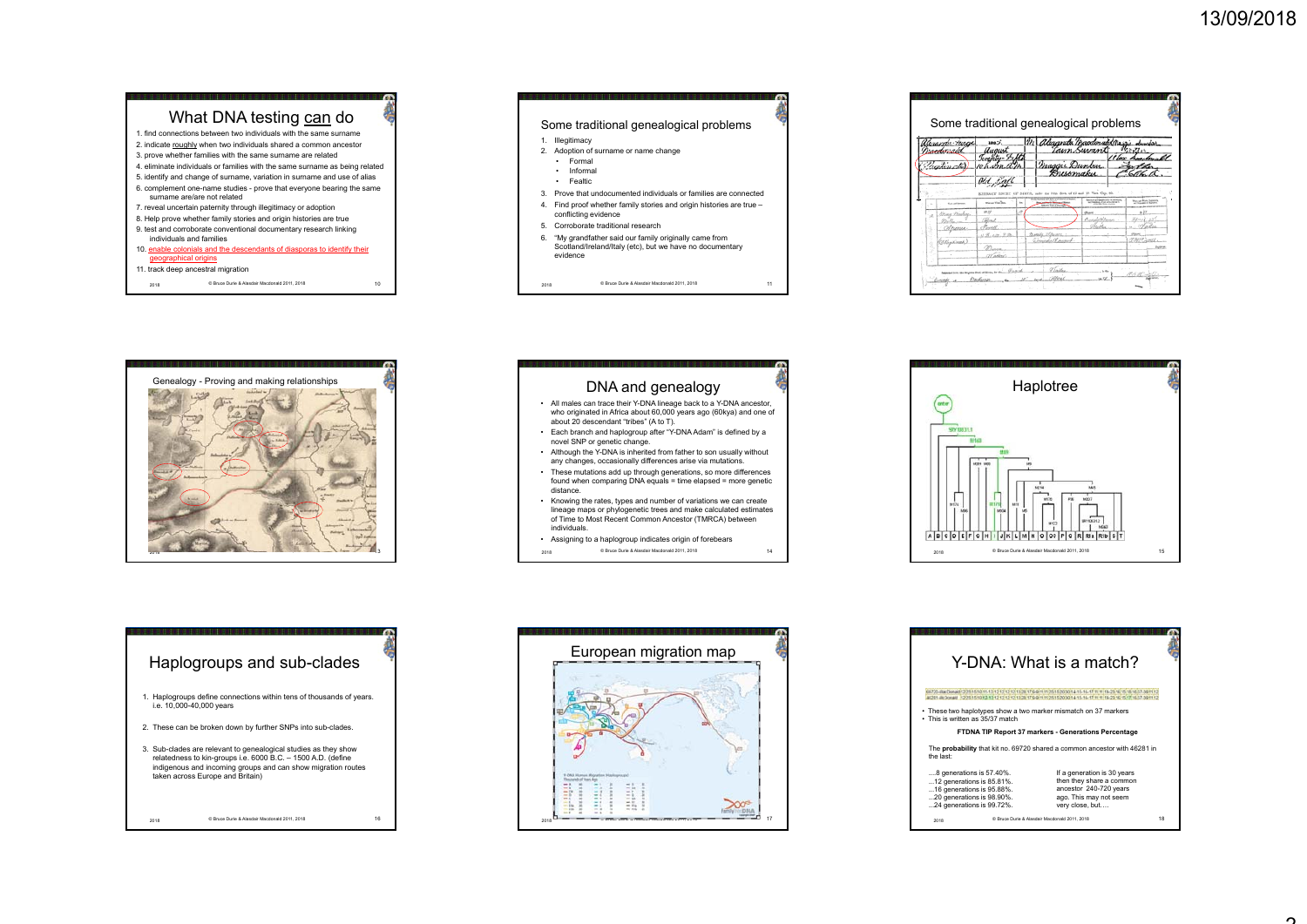





| "Pict" does not mean "painted people"                                                                                                                                                                                                                                                                                                                         |                                                                                                                               |
|---------------------------------------------------------------------------------------------------------------------------------------------------------------------------------------------------------------------------------------------------------------------------------------------------------------------------------------------------------------|-------------------------------------------------------------------------------------------------------------------------------|
| The origin is found in the Old English name gave<br>the modern Scots form Pecht and the Welsh Fichti<br>or Fechti, In Ireland, the Picts were named Cruithni<br>(Cruithne in Modern Irish), from Qritani, the Goidelic<br>(Q) version of the Brythonic (P) Pritani. From this<br>came Britanni, the Roman word for those living in<br>Britannia, the Britons. | This myth gets<br>repeated wholesale,<br>e.g., in the Book of<br>Ballimote (ca. 1391)<br>"From the<br>tattooing of their fair |
| The Welsh called Britain Prydain and 'Pictland' or<br>Caledonia was Prydyn. What the Picts called<br>themselves is unknown.                                                                                                                                                                                                                                   | skins<br>Were they called<br>Picti"                                                                                           |
| (I) Cruthni = (Q) Qritani = (P) Pritani = (L) Britanni                                                                                                                                                                                                                                                                                                        |                                                                                                                               |
| (ON) Péttir = (OE) Pehtas = (OS) Pechts<br>C Bruce Durie & Alasdair Macdonald 2011, 2018<br>2018                                                                                                                                                                                                                                                              |                                                                                                                               |











## 3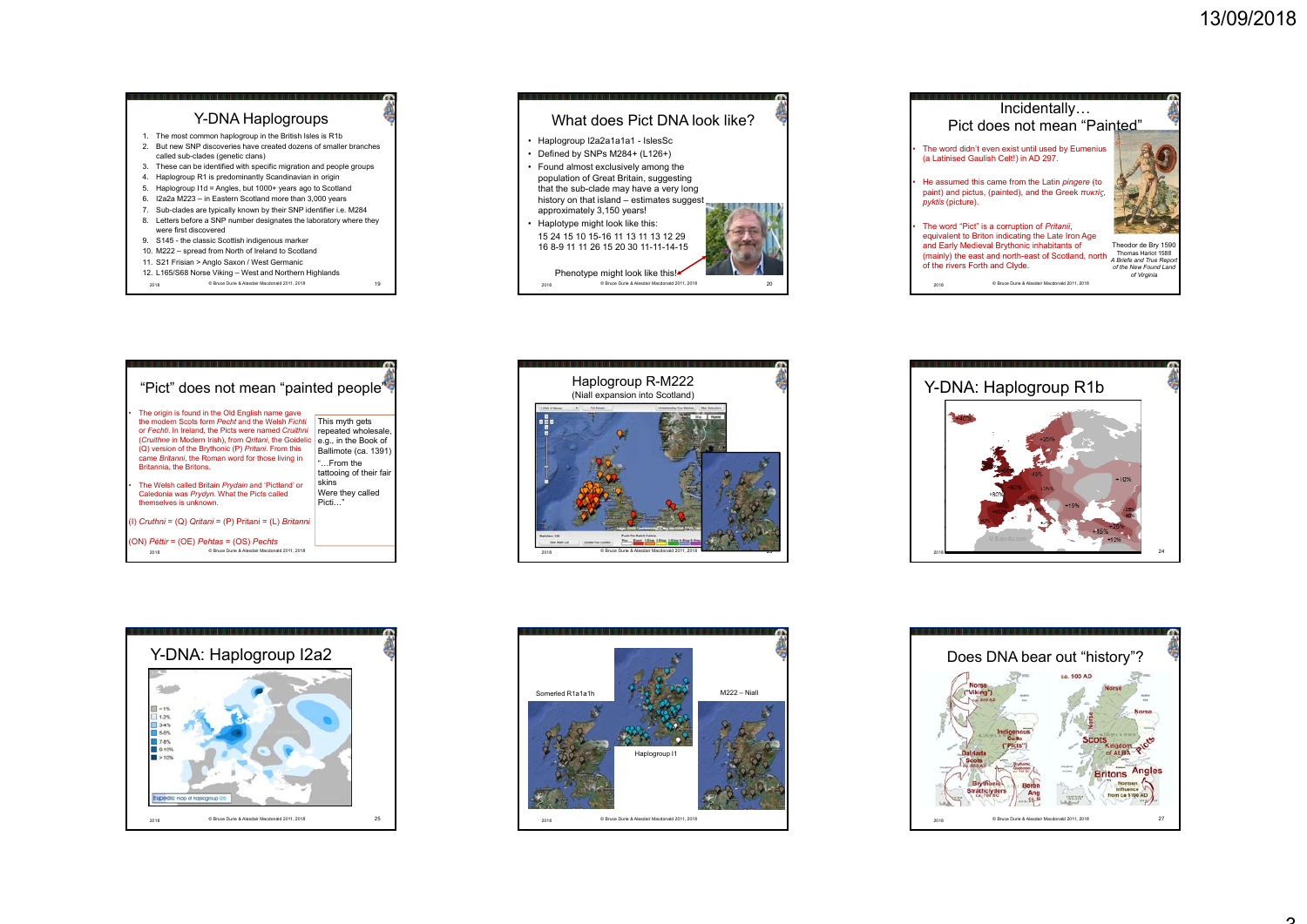4















© Bruce Durie & Alasdair Macdonald 2011, 2018 2018 <sup>34</sup>



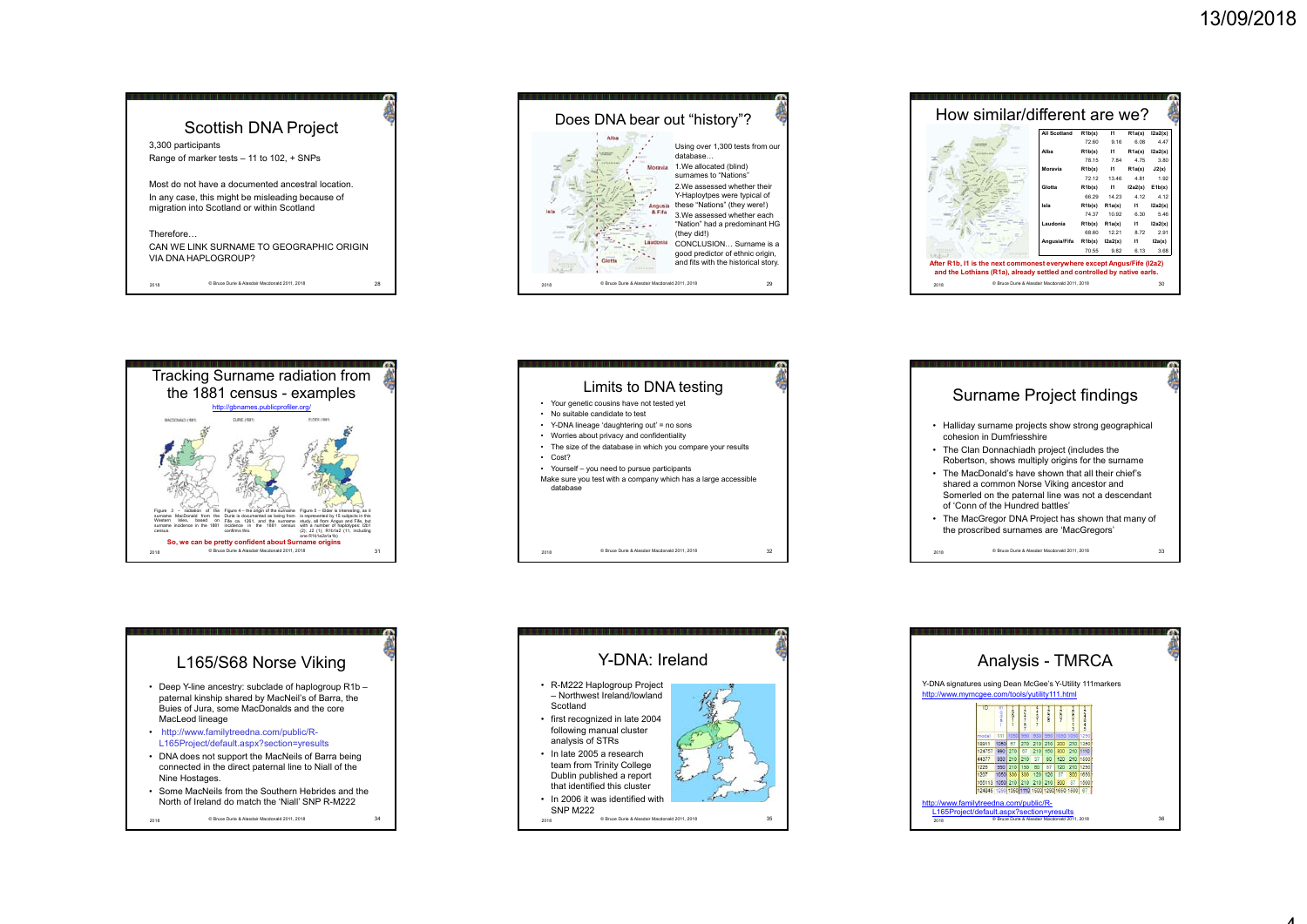













© Bruce Durie & Alasdair Macdonald 2011, 2018 20182018

### Bruce Durie – "Pict"

I2a2a (formerly I2b1) amounts to over 90% of I2a2

I2a2a1 (I-M284+) occurs almost exclusively in Britain, where it seemingly developed about 3,000 years ago (ybp)

Very rare in Continental Europe, where the highest frequency is found in Portugal (more recent, so flow FROM Britain)

Comparatively rare in Ireland except in the north-east (probably from incoming Scots)

I2a2a1a1 (L126/S165, L369 - formerly I2b1a1) most common in Scotland and those of Scots ancestry

C Bruce Durie Alaston Durie Alaston Durie Alaston Durie Alaston Durie Alaston Durie Alaston Durie Alaston Durie & Alaston Durie & Alaston Durie & Alaston Durie & Alaston Durie & Alaston Durie & Alaston Durie & Alaston Dur on to Bruce Durie & Alasdair Macdonald 2011, 2013.  $\frac{1}{2018}$